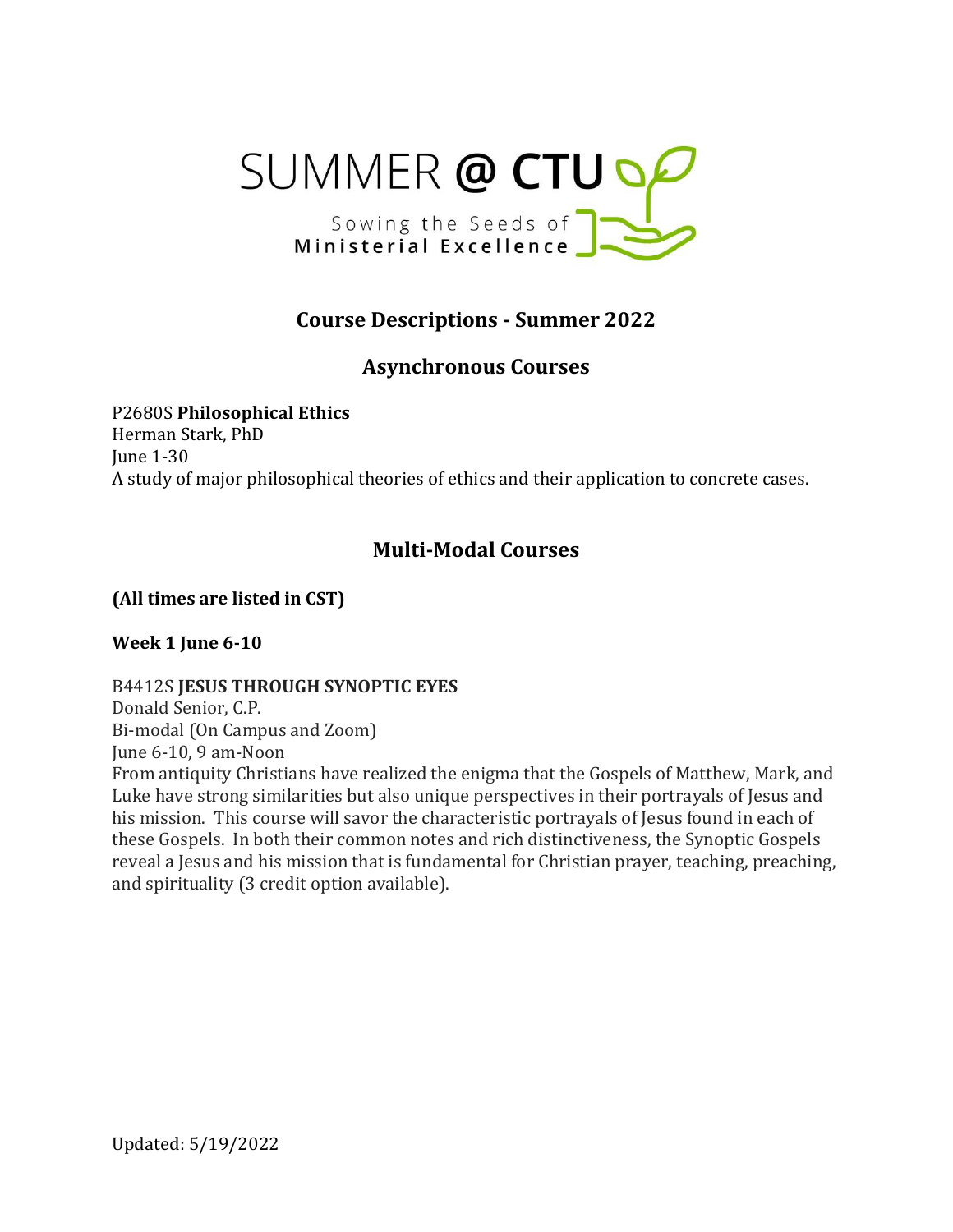#### DE4001S **Synodality and Lay People in the Church**

Steven Millies, PhD Bi-modal (On Campus and Zoom) June 6-10, 1:00 pm -4:00 pm

Pope Francis has called the whole Church to synodality, insisting that it is what "God expects of the Church in the third millennium." This course presents synodality in its theological and ecclesial context to imagine a synodal Church "in creative fidelity to Tradition." Because the Church mostly is comprised of lay women and men, this course will pay special attention to the role lay women and men play in a synodal Church. A synodal Church is an ecclesiological and social reality of encounter, listening, and discernment in which *all* members have a voice. A synodal Church must also be attentive to the wider context in which the Church exists. Thus, synodality takes special notice of the experiences of lay people, as well as the signs of the times that guide the Church over a new threshold in the wake of Vatican II with new missionary energy for Christianity's third millennium. The course is appropriate for degree-seeking students, but also for experienced ministers and others seeking a better understanding of synodality in the Church (3 credit option available).

#### B4418S **Spirituality and Suffering in Paul's Prison Letters**

Ferdinand Okorie, CMF Bi-modal (On Campus and Zoom) June 6-10, 1:00 pm -4:00 pm

This course involves a close reading and interpretation of Paul's Prison Letters. We shall pay close attention to the issues Paul addresses in these letters, and how he weaves his experience of imprisonment into his conviction about the presence of God and Jesus Christ in his life. Our discussion of these letters will reveal how Paul's growth in union with God and Jesus Christ provides strength in times of suffering. Students will gain insights into these letters; students will become familiar with the arguments of Paul in these letters; and students will be able to teach and proclaim these letters in the context of suffering and search for the presence of God (3 credit option available).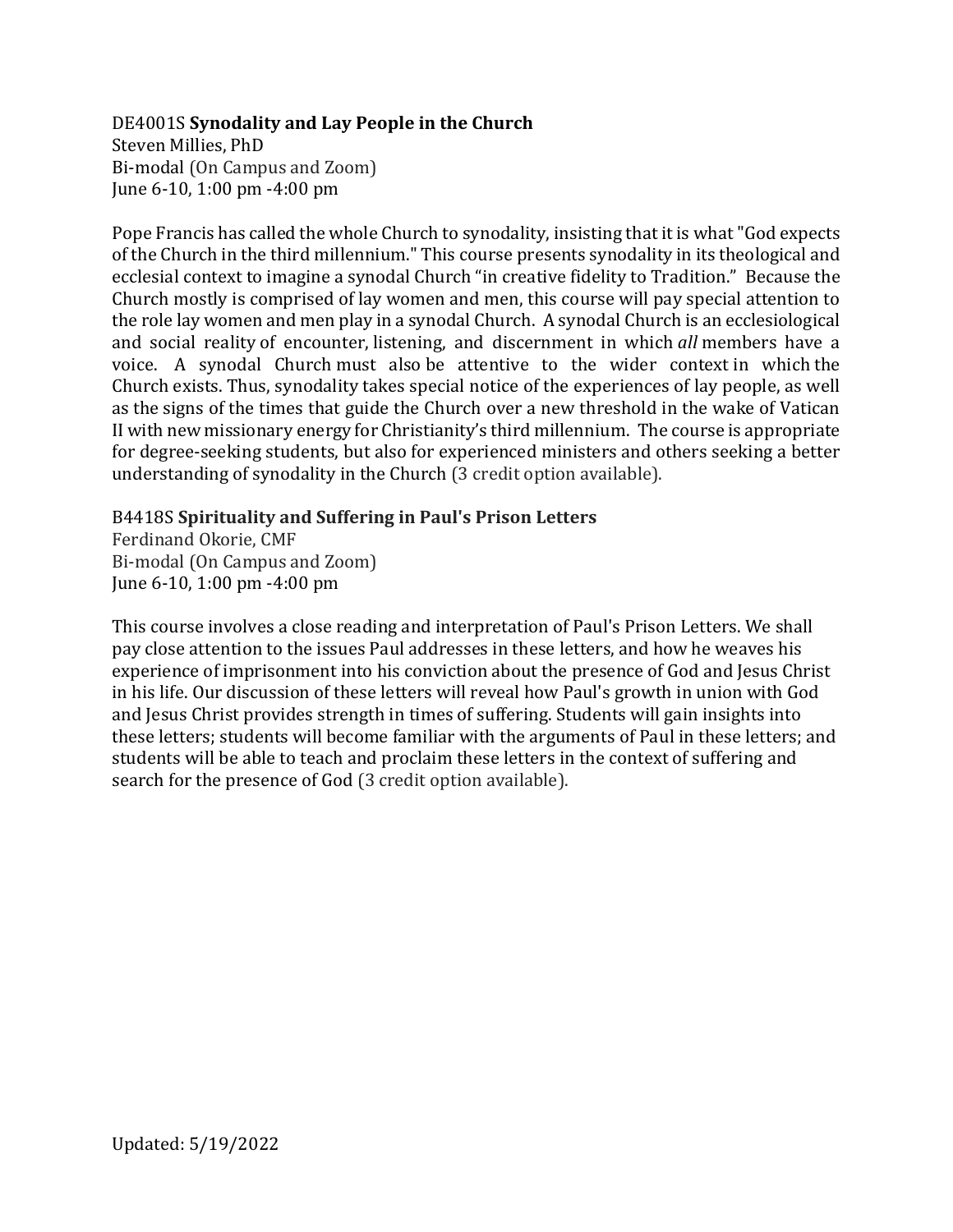#### **Week 2 June 13-17**

#### B4406S **The Book of Genesis**

James Okoye, CSSp Bi-modal (On Campus and Zoom) June 13-17, 9:00 am-Noon

The Book of Genesis is a primary source of the foundational traditions of Judaism, Christianity and Islam. The course will study this book by focusing on its theological perspectives against the background of its literary and cultural contexts and by considering various contemporary approaches to its interpretation.

#### BS4300S **Considering Jesus Anew: The Biblical Roots of the Cosmic Christ** Laurie Brink, OP Tri-modal (On Campus, Zoom and Asynchronous)

June 13-17, 9:00 am-Noon

The Letter to the Colossians acknowledges that Jesus "is the first-born of all creation; for him all things were created, in heaven and on earth, visible and invisible…He is before all things, and in him all things hold together" (Co 1:16-17). Through an evolutionary lens, Teilhard de Chardin argues that this Jesus is the Cosmic Christ, the dynamic presence of Christ in the universe. This course explores how Scripture, science, and theology can serve as a foundation for a contemporary integrative spirituality. (1.5 credits; 3-credit option for CTU students only; also available to auditors)

#### B4408S **Parables in the Gospel of Luke**

Barbara Reid, OP Bi-modal (On Campus and Zoom) June 13-17, 2022, 1:00 pm-4:00 pm

An exploration of the parables in the Gospel of Luke as stories that challenge the hearer to conversion. Attention will be given to the historical, literary, and cultural realities reflected in the Gospel, to its theological themes, and to insights for preaching and teaching parabolically. (3 credit option available).

#### W4406S **Liturgy and Life: Creating Communities Using Digital Technology**

Rev. Richard Fragomeni Remote Synchronous (Zoom) June 13-17, 2022, 1:00 pm-4:00 pm

The course will examine several online liturgical and communal platforms to analyze methodology for best practices and future use in their Church communities (3 credit option available).

Updated: 5/19/2022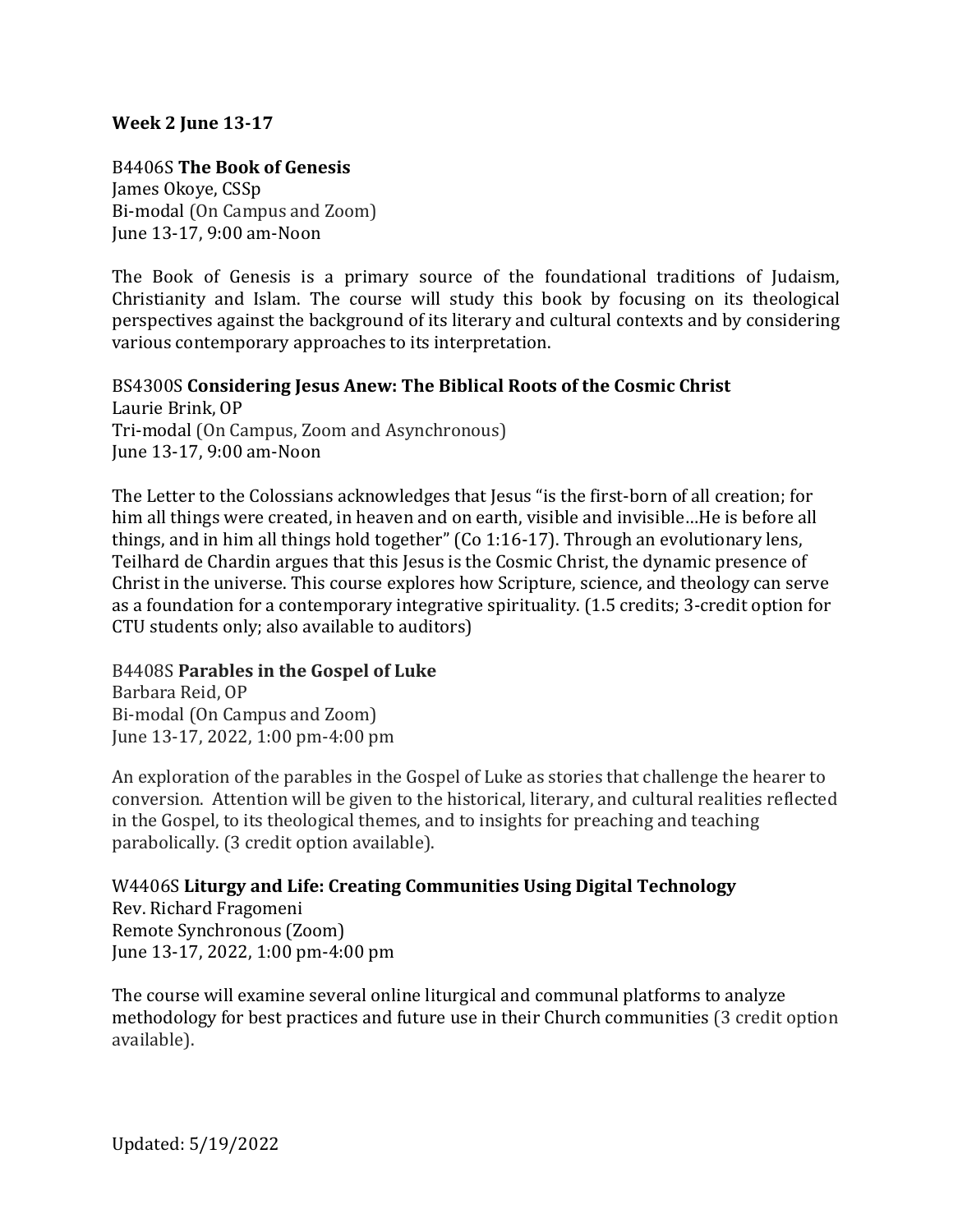# **Additional Courses**

## G4010S**: Us versus Them: Conflict, Theology & the Human Brain**

Scott Alexander, PhD Remote Synchronous (Zoom) Meets on Wednesdays, June 1, 8, 15, 22, 29, 6:30 pm-9:30 pm

In 1971, the great singer songwriter and lyricist John Lennon released his famous utopian hymn. His moving poetry and plaintiff melody invite us to "imagine" a world in which there is no conflict—especially of the violent variety. At one point, the lyrics mention two of the systemic instigators of violent conflict which Lennon imagines will have to be eliminated in order for "all the people" to live "life in peace." They are nation states and "religion." In this sense, Lennon's "Imagine" is a lyrical embodiment of the specious albeit understandable claim that 'religion has been the cause of most of the wars in human history.'

As much as we might admire the spirit of Lennon's motivation and vision in "Imagine," those of us committed to faith-based ministries of restorative justice, reconciliation and peacebuilding are deeply invested in the idea that our religious beliefs and practices can be a source of tremendous healing and social change for greater justice. At the same time, however, many of us also find ourselves working with implicit theologies of conflict that are flawed or incomplete. We tend to be mystified by the way in which "religion" continues to fracture the human family, or we are content to participate in creating and enhancing sharp social battle lines based on our own deeply held religious convictions and values, or we do a bit of both.

This course is based on the premise that the long term efficacy of our various ministerial praxes as peacebuilders is at risk as long as we continue to ignore or under appreciate what science has to teach us about the evolutionarily ingrained, and largely unconscious dynamic of "Us/Them-ing." It is designed to provide theologians and ministers with a foundation for constructing more robust theologies of conflict and conflict transformation by introducing and exploring what certain key discoveries in contemporary neuroscience, group identity formation theory, moral foundations theory, and relevant themes in social psychology teach us about the inevitability but also the plasticity and moral potential of the processes by which we divide ourselves into "Us"es and ""Them"s (3 credit option available).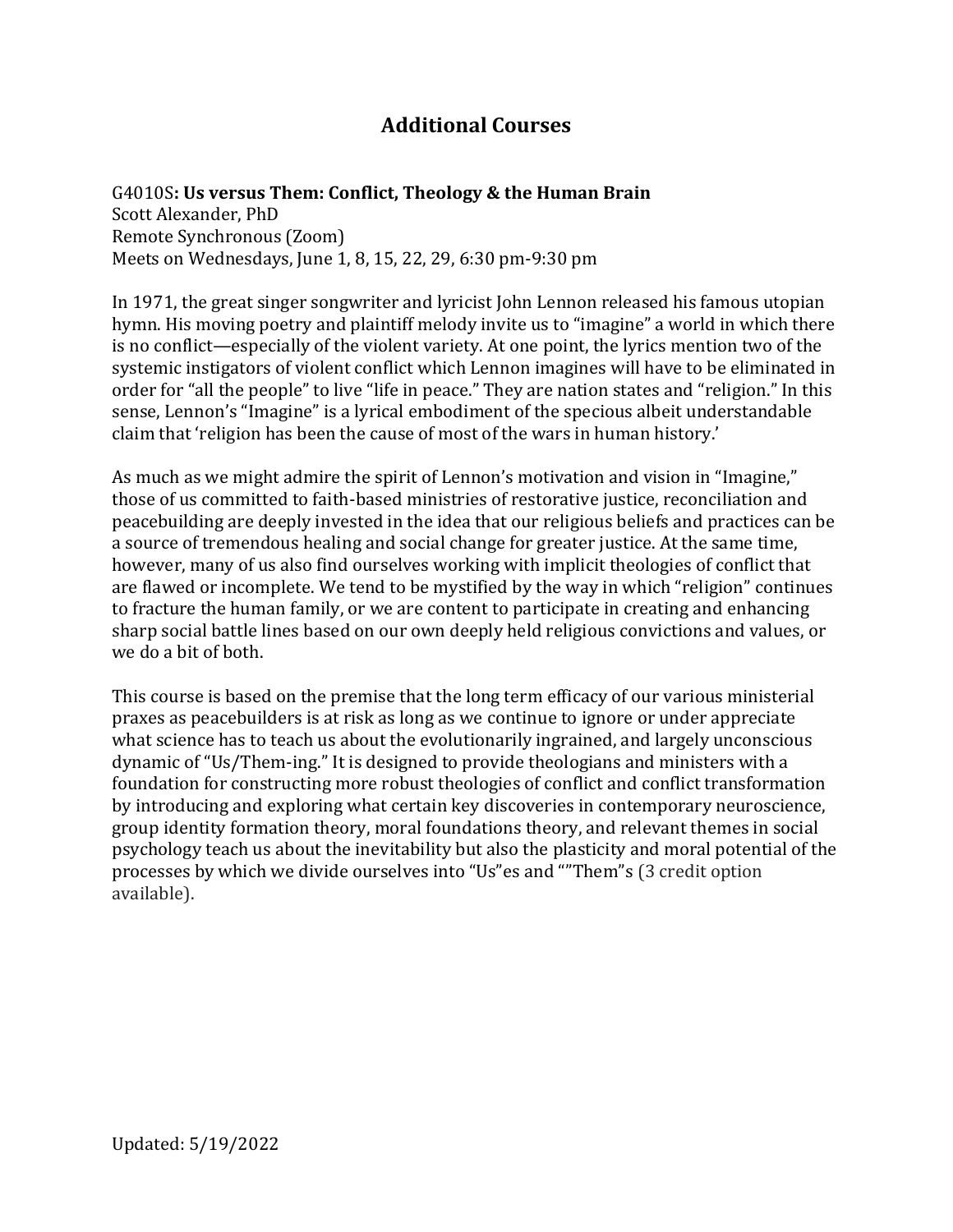MP4022S **Ministry and Media** (3 credit hours) David Dault, PhD HYB-C Meets on Tuesdays, May 31, June 7, 14, 21, 28, 6:00-9:00 PM

For more than a hundred years, film, radio, and television have had a profound effect on the practice of ministry and pastoral care. Now in the 21st century, the explosion of new types of interactive and social media has revolutionized our interactions, our economy, and our world. Churches and social justice organizations, however, have often been slow to adopt or even explore these new technologies.

Participants will leave this course with an understanding of how to navigate the changing media landscape, think theologically about digital communications, and put media tools to work for ministry and mission. You will learn to plan strategic campaigns, create content, and measure results. Coursework will include engagement with various platforms, as well as an introduction to key concepts from media history and theory. This **3-credit hour** course will require additional asynchronous work throughout the month.

S4030S**: Christ of the Forest** Mary Frohlich, RSCJ Remote Synchronous (Zoom) June 6, 7, 8, 13, 14, 3:00 pm-4:30 pm

When his disciples showed signs of faltering, Jesus took them to the forests of Mount Hermon to refresh and reframe. Both Pope Francis's encyclical *Laudato Si'* and recent scientific research show how profoundly humans are meant to live in deep interconnection with the natural world. This course provides opportunities to explore spiritual practices that foster such interconnection, while also giving such practices a Christian theological foundation. Topics for the five days include: "Humans and Humus"; "Green Jesus"; "Everything is Interconnected"; Seeing Afresh"; and "All My Relatives." The course will be taught online. Before each live session, students will watch a 30-35 minute video and engage in suggested spiritual practices. The live sessions will take place 3 - 4:30 pm CT on June 6, 7, 8, 13, and 14. (The long break from Wednesday to Monday provides space for more extensive outdoor contemplative time.)